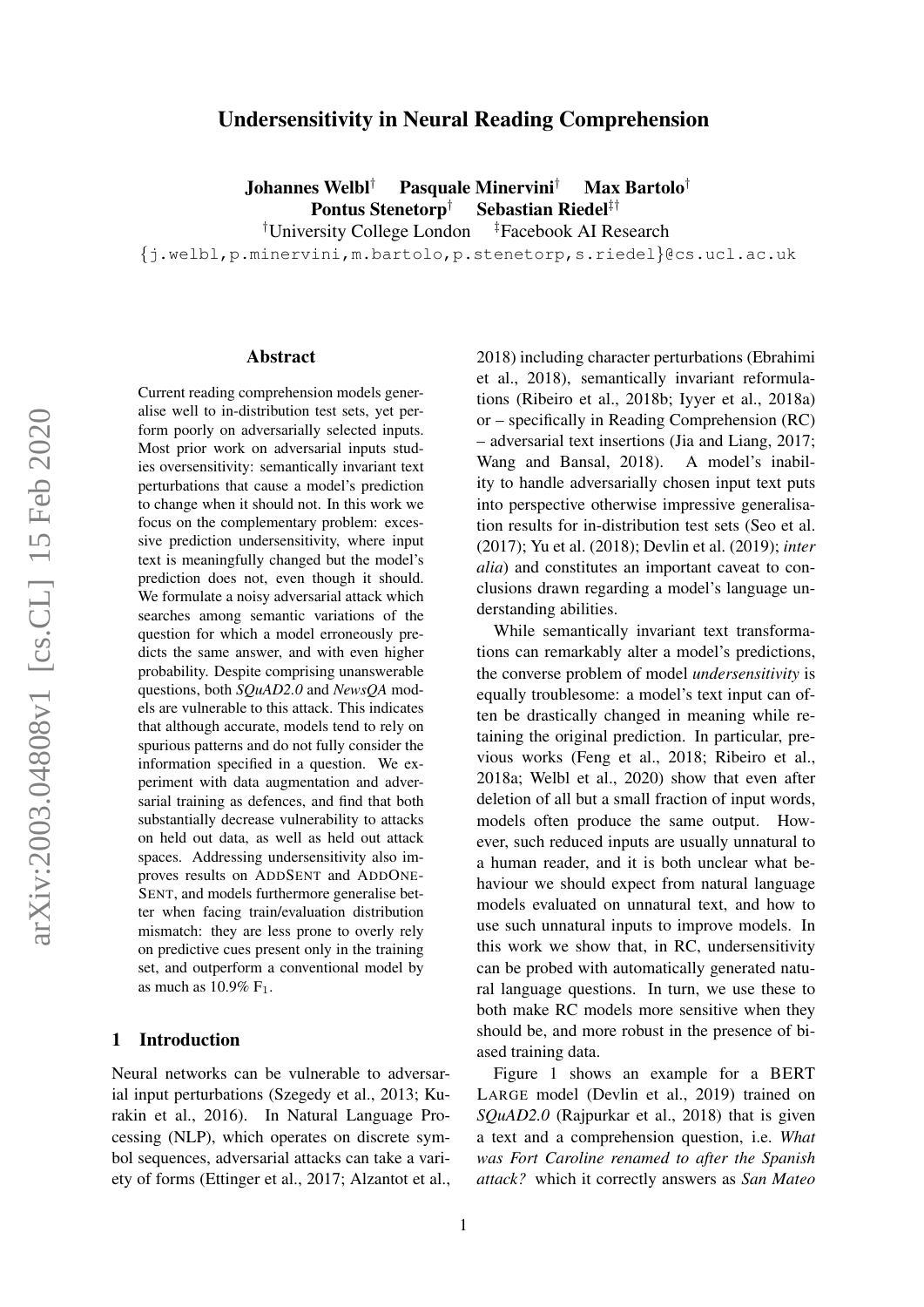

Adversarial Example ( $q_{adv}$ ):

What was Robert Oppenheimer renamed to after the Spanish attack? San Mateo (0.99)  $\triangle$ 

0.90

Figure 1: Method Overview: Adversarial search over semantic variations of RC questions, producing unanswerable questions for which the model retains its predictions with even higher probability.

with 98% confidence. Altering this question, however, can increase model confidence for this same prediction to 99%, even though the new question is unanswerable given the same context. That is, we observe an increase in model confidence, despite removing relevant question information and replacing it with irrelevant content.

We formalise the process of finding such questions as an adversarial search in a discrete input space arising from perturbations of the original question. There are two types of discrete perturbations we consider, based on part-of-speech and named entities, with the aim of obtaining grammatical and semantically consistent alternative questions that do not accidentally have the same correct answer. We find that *SQuAD2.0* and *NewsQA* (Trischler et al., 2017) models can be attacked on a substantial proportion of samples, even with a limited computational adversarial search budget.

The observed undersensitivity correlates negatively with in-distribution test set performance metrics ( $EM/F_1$ ), suggesting that this phenomenon – where present – is a reflection of a model's lack of question comprehension. When training models to defend against undersensitivity attacks with data augmentation and adversarial training, we observe that they can generalise their robustness to held out evaluation data without sacrificing indistribution test set performance. Furthermore, the models improve on the adversarial datasets proposed by Jia and Liang (2017), and behave more robustly in a learning scenario that has dataset bias with a train/evaluation distribution mismatch, increasing performance by up to  $10.9\%F_1$ . In summary, our contributions are as follows:

• We propose a new type of adversarial attack targeting the undersensitivity of neural RC models, and show that current models are vulnerable to it.

fort San Mateo [...]

- We compare two defence strategies, data augmentation and adversarial training, and show their effectiveness at reducing undersensitivity errors on held-out data and held-out perturbations, without sacrificing in-distribution test set performance.
- We demonstrate that the resulting models generalise better on ADDSENT and ADDONESENT (Jia and Liang, 2017), as well as in a biased data scenario, improving their ability to answer questions with many possible answers when trained on questions with only one.

## 2 Related Work

Adversarial Attacks in NLP Adversarial examples have been studied extensively in NLP – see Zhang et al. (2019) for a recent survey. However, automatically generating adversarial examples in NLP is non-trivial, as the search space is discrete and altering a single word can easily change the semantics of an instance or render it incoherent. Recent work overcomes this issue by focusing on simple semantic-invariant transformations, showing that neural models can be *oversensitive* to such modifications of the inputs. For instance, Ribeiro et al. (2018b) use a set of simple perturbations such as replacing *Who is* with *Who's*. Other semantics-preserving perturbations include typos (Hosseini et al., 2017), the addition of distracting sentences (Jia and Liang, 2017;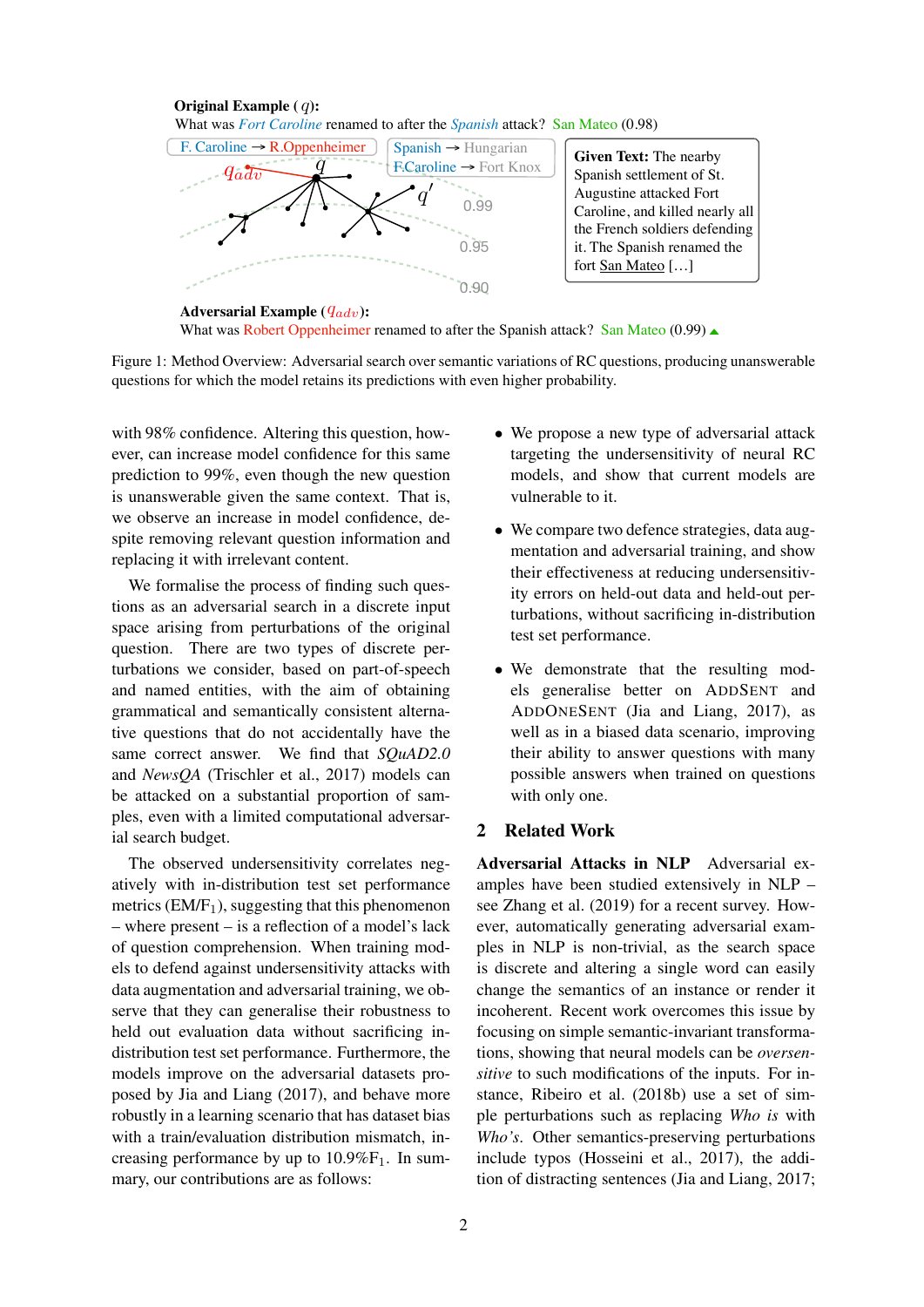Wang and Bansal, 2018), character-level adversarial perturbations (Ebrahimi et al., 2018), and paraphrasing (Iyyer et al., 2018b).

In this work, we instead focus on *undersensitivity* of neural RC models to semantic perturbations of the input. This is related to previous works leveraging domain knowledge for the generation of adversarial examples (Kang et al., 2018; Minervini and Riedel, 2018): our method is based on the idea that modifying, for instance, the named entities involved in a question can completely change its meaning and, as a consequence, the answer to the question should also differ. Our approach does not assume white-box access to the model, as do e.g. Ebrahimi et al. (2018) and Wallace et al. (2019).

Undersensitivity Jacobsen et al. (2019) demonstrated classifier undersensitivity in computer vision, where altered input images can still produce the same prediction scores, achieved using (approximately) invertible networks. Niu and Bansal (2018) investigated over- and undersensitivity in dialogue models and addressed the problem with a max-margin training approach. Ribeiro et al. (2018a) describe a general model diagnosis tool to identify minimal feature sets that are sufficient for a model to form high-confidence predictions. Feng et al. (2018) showed that it is possible to reduce inputs to minimal input word sequences without changing a model's predictions. Welbl et al. (2020) investigated formal verification against undersensitivity to text deletions.

We see our work as a continuation of this line of inquiry, but with a particular focus on undersensitivity in RC. In contrast to prior work (Feng et al., 2018; Welbl et al., 2020), we consider concrete alternative questions, rather than arbitrarily reduced input word sequences. We furthermore address the observed undersensitivity using dedicated training objectives, in contrast to Feng et al. (2018) and Ribeiro et al. (2018a) who simply highlight it.

Finally, one of the baseline methods we later test for defending against undersensitivity attacks is a form of data augmentation that has similarly been used for de-biasing NLP models (Zhao et al., 2018; Lu et al., 2018).

Unanswerable Questions in Reading Comprehension Following Jia and Liang (2017)'s publication of adversarial attacks on the *SQuAD1.1* dataset, Rajpurkar et al. (2018) proposed the

*SQuAD2.0* dataset, which includes over 43,000 human-curated unanswerable questions. A second dataset with unanswerable question is *NewsQA* (Trischler et al., 2017), comprising questions about news texts. Training on these datasets should conceivably result in models with an ability to tell whether questions are answerable or not; we will see, however, that this does not extend to adversarially chosen unanswerable questions in our undersensitivity attacks. Hu et al. (2019) address unanswerability of questions from a given text using additional verification steps. Other approaches have shown the benefit of synthetic data to improve performance in *SQuAD2.0* (Zhu et al., 2019; Alberti et al., 2019).

We operate on the same underlying research premise, that the ability to handle unanswerable questions is an important part of improving text comprehension models. In contrast to prior work, we demonstrate that despite improving performance on test sets that include unanswerable questions, the problem persists when adversarially choosing from a larger space of questions.

### 3 Methodology

Problem Overview Consider a discriminative model  $f_{\theta}$ , parameterised by a collection of vectors  $\theta$ , which transforms an input x into a prediction  $\hat{y} = f_{\theta}(\mathbf{x})$ . In our task,  $\mathbf{x} = (t, q)$  is a given text t paired with a question  $q$  about this text. The label y is the answer to q where it exists, or a *NoAnswer* label where it cannot be answered.<sup>1</sup>

In a text comprehension setting the set of possible answers is large, and predictions  $\hat{y}$  should be dependent on x. And indeed, randomly choosing a different input  $(t', q')$  is usually associated with a change of the model prediction  $\hat{y}$ . However, there exist many examples where the prediction erroneously remains stable; the goal of the attack formulated here is to find such cases. Concretely, given a computational search budget, the goal is to discover inputs  $x'$ , for which the model still erroneously predicts  $f_{\theta}(\mathbf{x}') = f_{\theta}(\mathbf{x})$ , even though  $\mathbf{x}'$ is not answerable from the text.

Input Perturbation Spaces Identifying suitable candidates for  $x'$  can be achieved in manifold ways. One approach is to search among a large question collection, but we find this to only rarely be successful; an example is shown in Table 8,

<sup>1</sup>Unanswerable questions are part of, e.g. the *SQuAD2.0* and *NewsQA* datasets, but not of *SQuAD1.1.*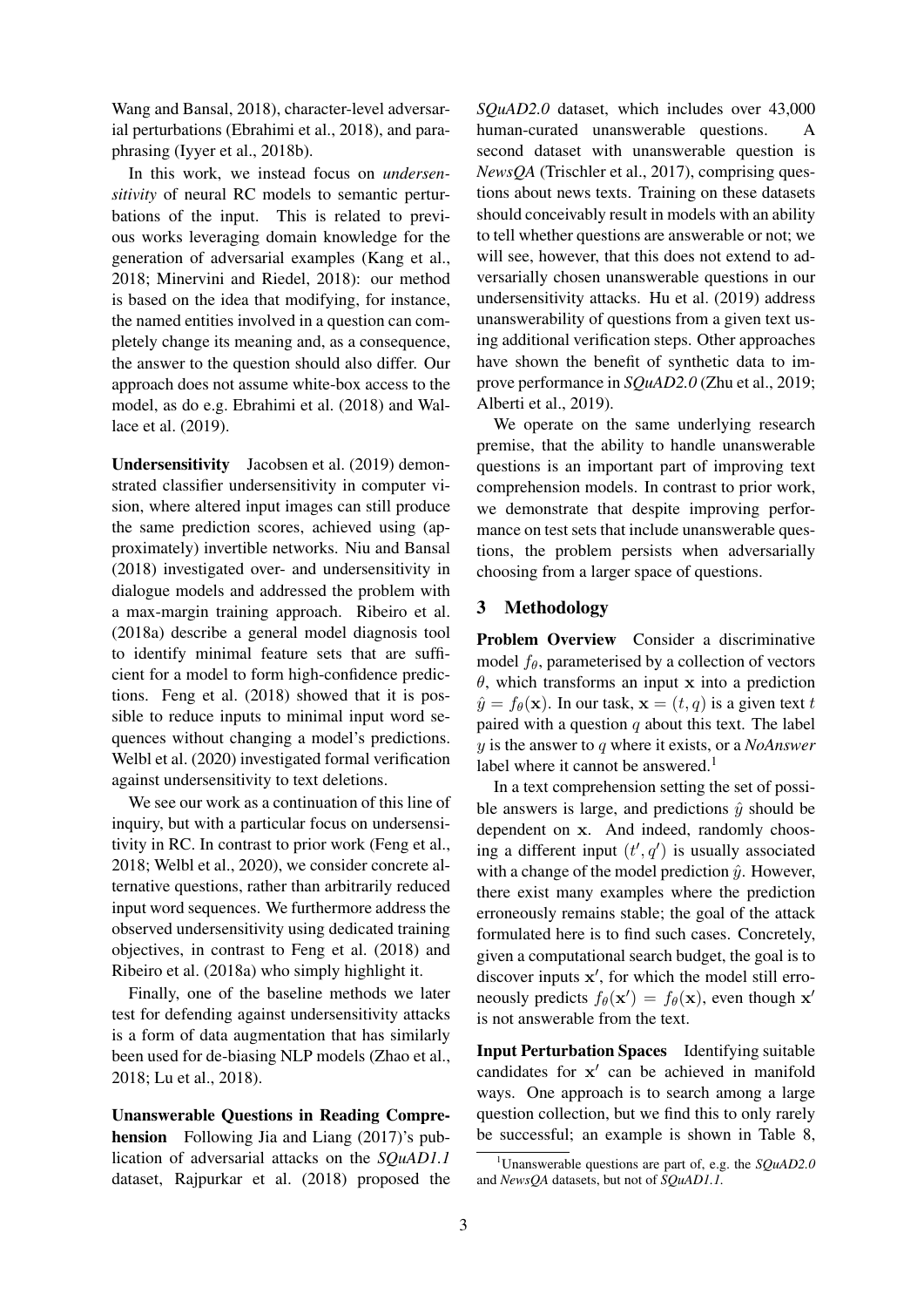Appendix C. Generating  $x'$ , on the other hand, is prone to result in ungrammatical or otherwise ill-formed text. Instead, we consider a perturbation space  $\mathcal{X}_{\mathcal{T}}(\mathbf{x})$  spanned by perturbing original inputs x using a perturbation function family  $\mathcal{T}$ :

$$
\mathcal{X}_{\mathcal{T}}(\mathbf{x}) = \{ T_i(\mathbf{x}) \mid T_i \in \mathcal{T} \}
$$
 (1)

This space  $\mathcal{X}_{\mathcal{T}}(\mathbf{x})$  contains alternative model inputs derived from x. Ideally the transformation function family  $T$  is chosen such that the correct label of these new inputs is changed: for  $\mathbf{x}' \in \mathcal{X}_{\mathcal{T}}(\mathbf{x}) : y(\mathbf{x}') \neq y(\mathbf{x})$ . We will later search within  $\mathcal{X}_{\mathcal{T}}(\mathbf{x})$  to find inputs  $\mathbf{x}'$  which erroneously retain the same prediction as  $\mathbf{x}$ :  $\hat{y}(\mathbf{x}) = \hat{y}(\mathbf{x}')$ .

Part-of-Speech (PoS) Perturbations We first consider the perturbation space  $\mathcal{X}_{\mathcal{T}_P}(\mathbf{x})$  generated by PoS perturbations  $\mathcal{T}_P$  of the original question: we swap individual tokens with other, PoSconsistent alternative tokens, where we draw from large collections of tokens of the same PoS types. For example, we might alter the question *Who patronized the monks in Italy?* to *Who betrayed the monks in Italy?* by replacing the past tense verb *patronized* with *betrayed*. There is however no guarantee that the altered question will require a different answer (e.g. due to synonyms). Even more so – there might be type clashes or other semantic inconsistencies (e.g. *Who built the monks in Italy?*). We perform a qualitative analysis to investigate the extent of this problem and find that, while a valid concern, for the majority of attackable samples there exist attacks based on correct well-formed questions (see Section 5).

Named Entity Perturbations The space  $\mathcal{X}_{\mathcal{T}_E}(\mathbf{x})$  generated by the transformation family  $\mathcal{T}_E$  is created by substituting mentions of named entities (NE) in the question with different typeconsistent NE, derived from a large collection E. For example, a comprehension question *Who patronized the monks in Italy?* could be altered to *Who patronized the monks in Las Vegas?*, replacing the geopolitical entity *Italy* with *Las Vegas*, chosen from E. Altering NE often changes the specifics of the question and poses different requirements to the answer, which are unlikely to be satisfied from what is stated in the given text, given the broad nature of entities in  $E$ . While perturbed questions are not guaranteed to be unanswerable or require a different answer, we will later find in a qualitative analysis that for the large majority of cases they do.

Undersensitivity Attacks Thus far we have described different methods of perturbing questions. We will search in the resulting perturbation spaces  $\mathcal{X}_{\mathcal{T}_P}(\mathbf{x})$  and  $\mathcal{X}_{\mathcal{T}_E}(\mathbf{x})$  for inputs  $\mathbf{x}'$  for which the model prediction remains constant. However, we pose a slightly stronger requirement:  $f_\theta$  should assign an even higher probability to the same prediction  $\hat{y}(\mathbf{x}) = \hat{y}(\mathbf{x}')$  than for the original input:

$$
P(\hat{y} \mid \mathbf{x}') > P(\hat{y} \mid \mathbf{x}) \tag{2}
$$

This defines a sufficient criterion for preserving the prediction. It is a conservative choice, as it includes only the subset of prediction-preserving cases with *increased* model probability.

To summarise, we are searching in a perturbation space for altered questions which result in a higher model probability to the same answer as the original input question. If we have found an altered question that satisfies inequality (2), then we have identified a successful attack, which we will refer to as an *undersensitivity attack*.

Adversarial Search in Perturbation Space In its simplest form, a search for an adversarial attack in the previously defined attack spaces amounts to a search over a list of single lexical alterations for the maximum (or any) higher prediction probability. We can however repeat the replacement procedure multiple times, arriving at texts with potentially larger lexical distance to the original question. For example, in two iterations of PoSconsistent lexical replacement, we can alter *Who was the duke in the battle of Hastings?* to inputs like *Who was the duke in the expedition of Roger?*

The space of possibilities with increasing distance grows combinatorially, and with increasing perturbation radius it becomes computationally infeasible to comprehensively cover the full perturbation spaces arising from iterated substitutions. To address this, we follow Feng et al. (2018) and apply beam search to narrow the search space, and seek to maximise the difference

$$
\Delta = P(\hat{y} \mid \mathbf{x}') - P(\hat{y} \mid \mathbf{x}) \tag{3}
$$

Beam search is conducted up to a pre-specified maximum perturbation radius  $\rho$ , but once x' with  $\Delta > 0$  has been found, we stop the search.

Relation to Attacks in Prior Work Note that this type of attack stands in contrast to other attacks based on small, *semantically invariant* input perturbations (Belinkov and Bisk, 2018; Ebrahimi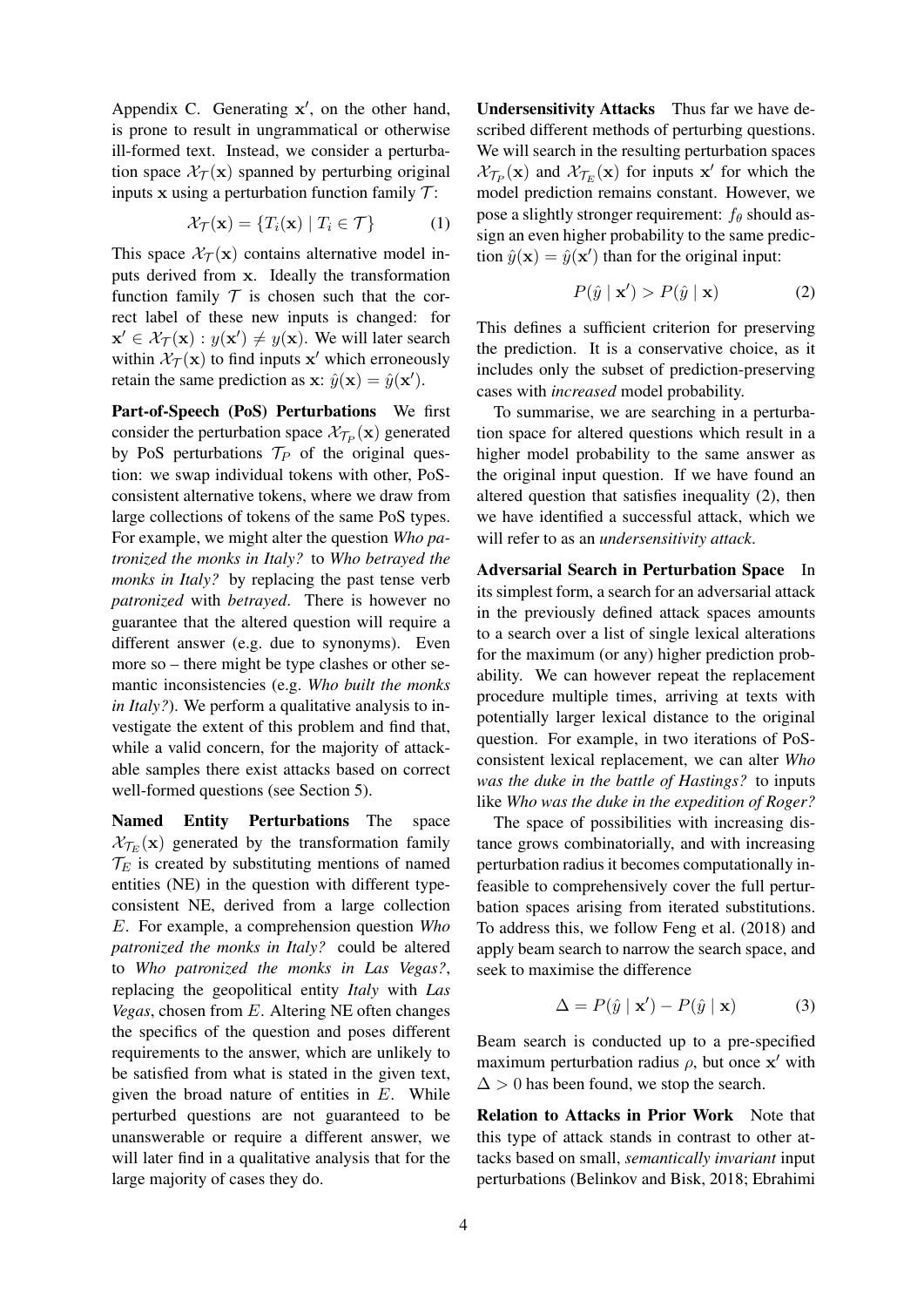

Figure 2: BERT LARGE on *SQuAD2.0*: vulnerability to noisy attacks on held out data for differently sized attack spaces (parameter  $\eta$ ) and different beam search depth (perturbation radius  $\rho$ ).

et al., 2018; Ribeiro et al., 2018b) which investigate oversensitivity problems. Such semantic *invariance* comes with stronger requirements and relies on synonym dictionaries (Ebrahimi et al., 2018) or paraphrases harvested from backtranslation (Iyyer et al., 2018a), which are both incomplete and noisy. Our attack is instead focused on *undersensitivity*, i.e. where the model is stable in its prediction even though it should not be. Consequently the requirements are not as difficult to fulfil when defining perturbation spaces that *alter* the question meaning, and one can rely on sets of entities and PoS examples automatically extracted from a large text collection.

In contrast to prior attacks (Ebrahimi et al., 2018; Wallace et al., 2019), we evaluate each perturbed input with a standard forward pass rather than using a first-order Taylor approximation to estimate the output change induced by a change in input. This is less efficient but exact, and furthermore does not require white-box access to the model and its parameters.

# 4 Experiments: Model Vulnerability

Training and Dataset Details We next conduct experiments using the attacks laid out above to investigate model undersensitivity. We attack the BERT model (Devlin et al., 2019) fine-tuned on *SQuAD2.0* (Rajpurkar et al., 2018), and measure to what extent the model exhibits undersensitivity when adversarially choosing input perturbations. Our choice of BERT is motivated by its currently widespread adoption across the NLP field, and empirical success across a wide range of datasets.

Note that *SQuAD2.0* per design contains unanswerable questions in both training and evaluation sets; models are thus trained to predict a *NoAnswer* option where a comprehension question cannot be answered.

In a preliminary pilot experiment, we first train a BERT LARGE model on the full training set for 2 epochs, where it reaches 78.32%EM and 81.44% $F_1$ , in close range to results (78.7%EM and  $81.9\%$ F<sub>1</sub>) reported by Devlin et al. (2019). We then however choose a different training setup as we would like to conduct adversarial attacks on data inaccessible during training: we split off 5% from the original training set for development purposes and retain the remaining 95% for training, stratified by articles. We use this development data to tune hyperparameters and perform early stopping, evaluated every 5,000 steps with batch size 16 and patience 5, and will later tune hyperparameters for defence on it. The original *SQuAD2.0* development set is then used as evaluation data, where the model reaches  $73.0\%$  EM and  $76.5\%$  F<sub>1</sub>; we will compute the undersensitivity attacks on this entirely held out part of the dataset.

Attack Details To compute the perturbation spaces, we collect large sets of string expressions across Named Entity (NE) and PoS types to define the perturbation spaces  $\mathcal{T}_E$  and  $\mathcal{T}_P$ , which we gather from the Wikipedia paragraphs used in the *SQuAD2.0* training set, with the pretrained taggers in *spaCy*, 2 and the Penn Treebank tag set for PoS. This results on average in 5,126 different entities per entity type, and 2,337 different tokens per PoS tag. When computing PoS perturbations, we found it useful to disregard perturbations of particular PoS types that often led to only minor changes

<sup>2</sup>https://spacy.io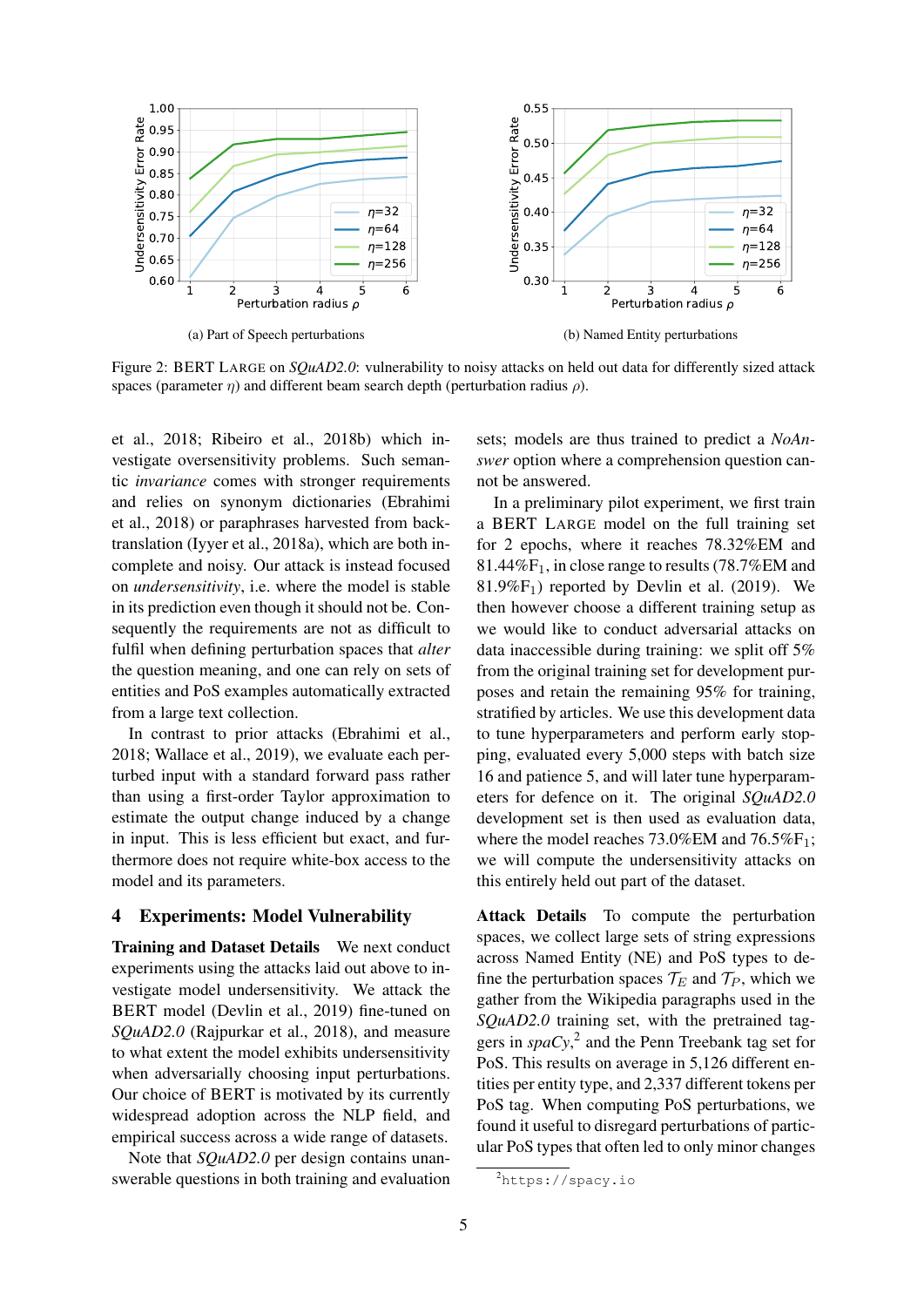| <b>Original / Modified Question</b>                                                                              | <b>Prediction</b>                           | Annotation                | <b>Scores</b> |
|------------------------------------------------------------------------------------------------------------------|---------------------------------------------|---------------------------|---------------|
| What city in Victoria is called the cricket ground of<br>the Delhi Metro Rail Corporation Limited)?<br>Australia | Melbourne                                   | valid                     | (0.63)(0.75)  |
| What are some of the accepted general principles of<br>European Union (Al-Andalus) law?                          | fundamental<br>rights $\left[\ldots\right]$ | valid                     | 0.59(0.61)    |
| What were the [annual]<br>carriage fees for<br>every year<br>the channels?                                       | £30 $m$                                     | same answer               | 0.95(0.97)    |
| What percentage of Victorians are (Christian)<br>Girlish <sup>?</sup>                                            | 61.1%                                       | valid                     | (0.92)(0.93)  |
| Which plateau is the left $part$ (achievement) of Warsaw on?                                                     | moraine                                     | semantic<br>inconsistency | (0.52)(0.58)  |
| commissioning<br>Who leads the Student<br>Government?                                                            | an Executive<br>Committee                   | same answer               | 0.61/0.65     |

Table 1: Example adversarial questions (original), (attack)), together with their annotation as either a valid counterexample or other type. Top 3: Named Entity perturbations. Bottom 3: PoS perturbations.

or incorrectly formed expressions, such as punctuation or determiners; more details on the left out tags can be found in Appendix A. As the number of possible perturbations to consider is potentially very large, we limit beam search at each step to a maximum of  $\eta$  randomly chosen type-consistent entities from  $E$ , or tokens from  $P$ , and re-sample these throughout the search. We use a beam width of  $b = 5$ , resulting in a bound to the total computation spent on adversarial search of  $b \cdot \rho \cdot \eta$  model evaluations per sample, where  $\rho$  is the perturbation "radius" (the maximum search depth).

Metric: Adversarial Error Rate We quantify adversarial vulnerability to the described attacks by measuring the proportion of evaluation samples for which at least one undersensitivity attack is found given a computational search budget, disregarding cases where a model predicts *NoAnswer*. 3

#### 4.1 Results

Figure 2 shows plots for adversarial error rates on *SQuAD2.0* for both perturbation types across various search budgets. We observe that attacks based on PoS perturbations can already for very small search budgets ( $\eta = 32$ ,  $\rho = 1$ ) reach more than 60% attack success rates, and this number can be raised to 95% with a larger computational budget. For perturbations based on Named Entity substitution, we find overall lower attack success rates, but still find that more than half of the samples can successfully be attacked under the budgets tested. Note that where attacks were found, we observed that there often exist multiple alternatives with higher probability.

These findings demonstrate that BERT is not necessarily considering the entire contents of a comprehension question given to it, and that even though trained to tell when questions are unanswerable, the model often fails when facing adversarially selected unanswerable questions.

In a side experiment we also investigated undersensitivity attacks using Named Entity perturbations on *SQuAD1.1*, which proves even more vulnerable with an adversarial error rate of 70% already using a budget of  $n = 32$ ;  $\rho = 1$  (compared to 34% on *SQuAD2.0*). While this demonstrates that undersensitivity is also an issue for *SQuAD1.1*, the unanswerable question behaviour is not really well-defined, rendering results hard to interpret. On the other hand, the notable drop between the datasets demonstrates the effectiveness of the unanswerable questions added during training in *SQuAD2.0*.

# 5 Analysis and Characteristics of Vulnerable Samples

Qualitative Analysis of Attacks As pointed out before, the attacks are potentially noisy as the introduced substitutions are by no means guaranteed to result in meaningful and semantically consistent

<sup>&</sup>lt;sup>3</sup>Altering unanswerable samples likely retains their unanswerability.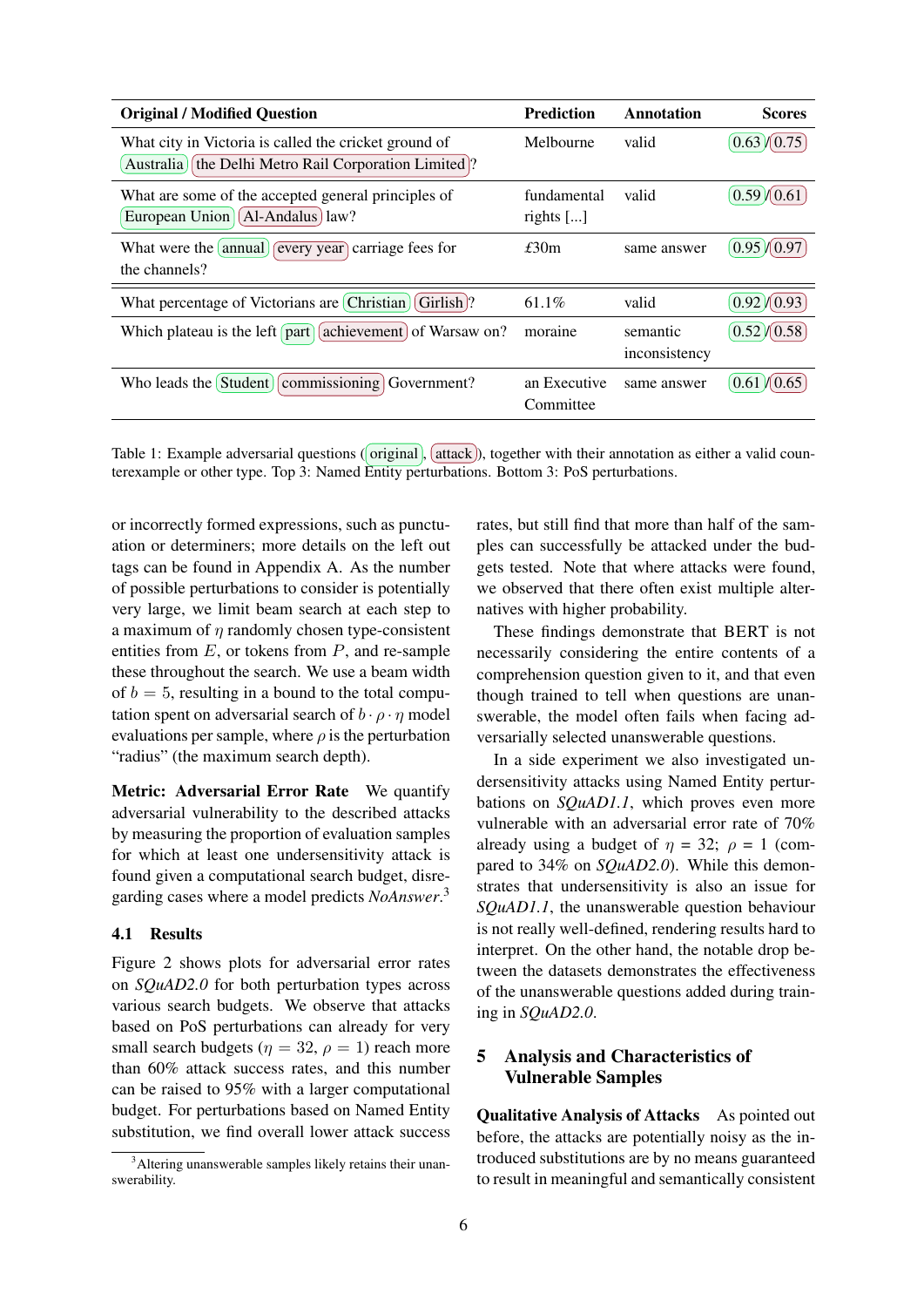|                             | PoS | NE. |
|-----------------------------|-----|-----|
| Valid attack $51\%$         |     | 84% |
| Syntax error $10\%$         |     | 6%  |
| Semantically incoherent 24% |     | 5%  |
| Same answer 15%             |     | 5%  |

Table 2: Analysis of undersensitivity attack samples for both PoS and named entity (NE) perturbations.



Figure 3: Named entity type characteristics of attackable vs. unattackable samples.

expressions, or require a different answer than the original. To gauge the extent of this we inspect 100 successful attacks conducted at  $\rho = 6$  and  $\eta = 256$  on *SQuAD2.0*, both for PoS perturbations and NE perturbations. We label them as either:

- 1. Having a syntax error (e.g. *What would platform lower if there were fewer people?*). These are mostly due to cascading errors stemming from incorrect NE/PoS tag predictions.
- 2. Semantically incoherent (e.g. *Who built the monks?*).
- 3. Questions that require the same correct answer as the original, e.g. due to a paraphrase.
- 4. Valid attacks: Questions that would either demand a different answer or are unanswerable given the text (e.g. *When did the United States withdraw from the Bretton Woods Accord?* and its perturbed version *When did Tuvalu withdraw from the Bretton Woods Accord?*).

Table 1 shows several example attacks along with their annotations, and in Table 2 the respective proportions are summarised. We observe that a non-negligible portion of questions has some form of syntax error or incoherent semantics, especially for PoS perturbations. Questions with the identical correct answer are comparatively rare. Finally, about half (51%) of all attacks in PoS, as well as 84% for named entities are valid questions that should either have a different answer, or the *Unanswerable* label.

Overall the named entity perturbations result in much cleaner questions than PoS perturbations, which suffer from semantic inconsistencies in about a quarter of the cases. While these questions have some sort of inconsistency (e.g. *What year did the case go before the supreme court?* vs. a perturbed version *What scorer did the case go before the supreme court?*), it is remarkable that the model assigns higher probabilities to the original answer even when faced with incoherent questions, casting doubt on the extent to which the replaced question information is used to determine the answer.

Since the NE-based attacks have a substantially larger fraction of valid, well-posed alternative questions, we will focus our study on these attacks for the remainder of this paper.

### 5.1 Characterising Successfully Attacked Samples

We have observed that models are vulnerable to undersensitivity adversaries, however not all samples are successfully attacked. This raises questions regarding what distinguishes samples that can and cannot be attacked. We investigate various characteristics, aiming to understand model vulnerability causes.

Questions that can be attacked produce lower original prediction probabilities, with an average of 72.9% compared to 83.8% for unattackable questions. That is, there exists a direct inverse link between a model's original prediction probability and sample vulnerability to an undersensitivity attack. The adversarially chosen questions had an average probability of 78.2%, i.e. a notable gap to the original questions. It is worth noting that search halted once a single question with higher probability was found; continuing the search increases the respective probabilities.

Vulnerable samples are furthermore less likely to be given the correct prediction overall. Concretely, evaluation metrics for vulnerable examples are  $56.4\%/69.6\%$  EM/F<sub>1</sub>, compared to 73.0%/76.5% on the whole dataset (-16.6% and  $-6.9\%$  EM/F<sub>1</sub>).

Attackable questions have on average 12.3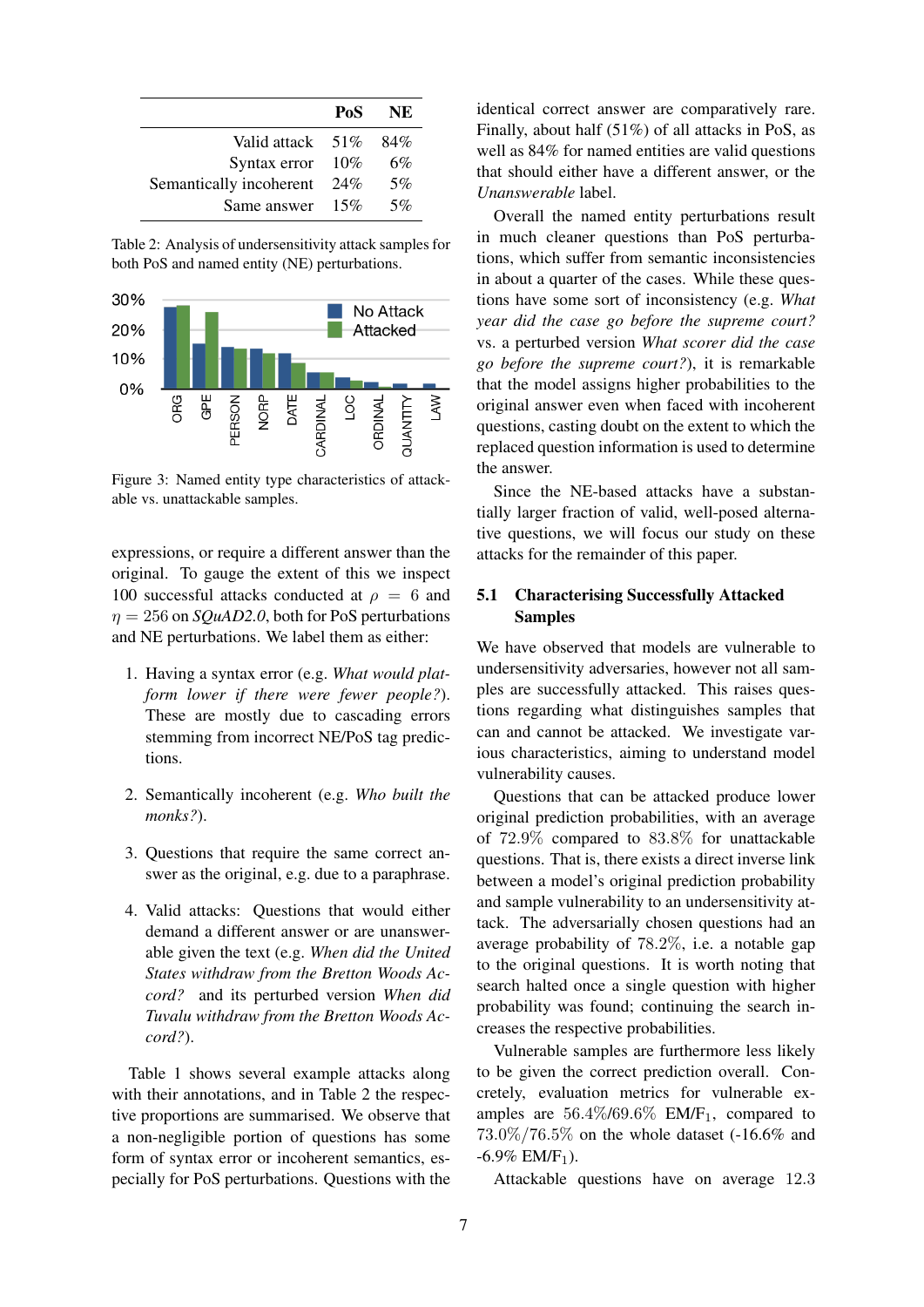tokens, whereas unattackable ones are slightly shorter with on average 11.1 tokens. We considered the distribution of different question types (*What, Who, When, ...*) for both attackable and unattackable samples and did not observe notable differences apart from the single most frequent question type *What*; it is a lot more prevalent among the unattacked questions (56.4%) than among successfully attacked questions (42.1%). This is by far the most common question type, and furthermore one that is comparatively open-ended and does not prescribe particular type expectations to its answer, as e.g., a *Where* question would require a location. A possible explanation for the prevalence of the *What* questions among unsuccessfully attacked samples is thus, that the model cannot rely on type constraints alone to arrive at its predictions (Sugawara et al., 2018), and is thus less prone to such exploitation. Section 6.2 will study this in more detail.

Finally, Figure 3 shows a histogram of the 10 most common NE tags appearing in unsuccessfully attacked samples versus the corresponding fraction of replaced entities in successfully attacked samples. Besides one exception, the distributions are remarkably similar. Undersensitivity can be induced for a variety of entity types used in the perturbation, but in particular questions with geopolitical entities (*GPE*) are error-prone. A possible explanation can be provided by observations regarding (non-contextualised) word embeddings, which cluster geopolitical entities (e.g. countries) close to one another, thus making them potentially hard to distinguish for a model operating on these embeddings (Mikolov et al., 2013).

# 6 Defending Against Undersensitivity Attacks

We will now investigate methods for mitigating excessive model undersensitivity. Prior work has considered both data augmentation and adversarial training for more robust models, and we will conduct experiments with both. Adding a robustness objective can negatively impact standard test metrics (Tsipras et al., 2019), and it should be noted that there exists a natural trade-off between performance on one particular test set and performance on a dataset of adversarial inputs. We perform data augmentation and adversarial training by adding a corresponding loss term to the standard log-likelihood training objective:

$$
\mathcal{L}^{Total} = \mathcal{L}^{llh}(\Omega) + \lambda \cdot \mathcal{L}^{llh}(\Omega')
$$
 (4)

where  $\Omega$  is the standard training data, fit with a discriminative log-likelihood objective,  $\Omega'$  either a set of augmentation data points, or of successful adversarial attacks where they exist, and  $\lambda > 0$ a hyperparameter. In data augmentation, we randomly sample perturbed input questions, whereas in adversarial training we perform an adversarial search to identify them. In both cases, alternative data points in  $\Omega'$  will be fit to a *NULL* label to represent the *NoAnswer* prediction – again using a log-likelihood objective. Note that we continuously update  $\Omega'$  throughout training to reflect adversarial samples w.r.t. the current model.

Experimental Setup: *SQuAD2.0* We train the BERT LARGE model on *SQuAD2.0*, tuning the hyperparameter  $\lambda \in \{0.0, 0.01, 0.1, 0.25,$  $0.5, 0.75, 1.0, 2.0$ , and find  $\lambda = 0.25$  to work best for both of the two defence strategies. We tune the threshold for predicting *NoAnswer* based on validation data and report results on the test set (the original *SQuAD2.0* Dev set). All experiments are executed with batch size 16, NE perturbations are used for the defence methods, and adversarial attacks with  $\eta = 32$  and  $\rho = 1$  in adversarial training. Where no attack is found for a given question sampled during SGD training, we instead consider a different sample from the original training data. We evaluate the model on its validation data every 5,000 steps and perform early stopping with a patience of 5.

Experimental Setup: *NewsQA* Following the experimental protocol for *SQuAD*, we further test a BERT BASE model on *NewsQA* (Trischler et al., 2017), which – like *SQuAD2.0* – contains unanswerable questions. As annotators do often not fully agree on their annotation in *NewsQA*, we opt for a conservative choice and filter the dataset, such that only samples with the same majority annotation are retained, following the preprocessing pipeline of Talmor and Berant (2019).

Experimental Outcomes Results for these experiments can be found in Table 3 and Table 4 for the two datasets, respectively. First, we observe that both data augmentation and adversarial training substantially reduce the number of undersensitivity errors the model commits, consistently across adversarial search budgets, and consistently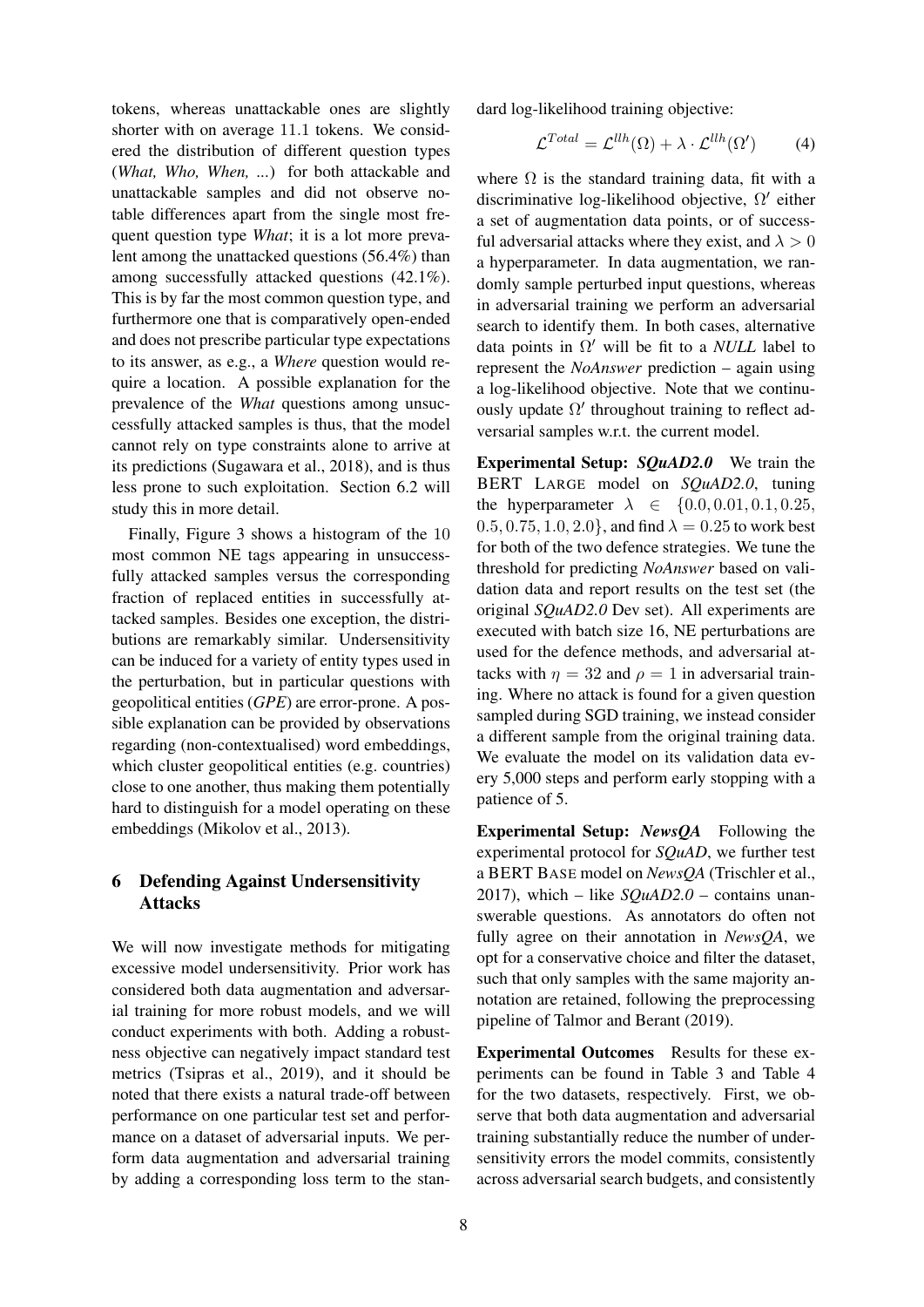| SQuAD2.0           | <b>Undersensitivity Error Rate</b> |      | <b>HasAns</b> |      | <b>NoAns</b> | <b>Overall</b> |       |      |         |
|--------------------|------------------------------------|------|---------------|------|--------------|----------------|-------|------|---------|
| Adv. budget $\eta$ | @32                                | @64  | @128          | @256 | EM           | $F_{1}$        | EM/F1 | EM   | $F_{1}$ |
| <b>BERT LARGE</b>  | 44.0                               | 50.3 | 52.7          | 54.7 | 70.1         | 77.1           | 76.0  | 73.0 | 76.5    |
| + Data Augment.    | 4.5                                | 9.1  | 11.9          | 18.9 | 66.1         | 72.2           | 80.7  | 73.4 | 76.5    |
| $+$ Adv. Training  | 11.0                               | 15.9 | 22.8          | 28.3 | 69.0         | 76.4           | 77 1  | 73 Q | 76.7    |

Table 3: Breakdown of undersensitivity error rate overall (lower is better), and standard performance metrics (EM, F1; higher is better) on different subsets of *SQuAD2.0* evaluation data, all in [%].

| <b>NewsQA</b>      | <b>Undersensitivity Error Rate</b> |      |      |             | <b>HasAns</b> |         | <b>NoAns</b> | <b>Overall</b> |      |
|--------------------|------------------------------------|------|------|-------------|---------------|---------|--------------|----------------|------|
| Adv. budget $\eta$ | @32                                | @64  | @128 | @256        | EM            | $F_{1}$ | EM/F1        | EM             |      |
| <b>BERT BASE</b>   | 34.2                               | 34.7 | 36.4 | 37.3        | 41.6          | 53.1    | 61.6         | 45.7           | 54.8 |
| + Data Augment.    | 7.1                                | 11.6 | 17.5 | <b>20.8</b> | 41.5          | 53.6    | 62.1         | 45.8           | 55.3 |
| $+$ Adv. Training  | 20.1                               | 24.1 | 26.9 | 29.1        | 39.O          | 50.4    | 67.1         | 44.8           | 53.9 |

Table 4: Breakdown of undersensitivity error rate overall (lower is better), and standard performance metrics (EM, F1; higher is better) on different subsets of *NewsQA* evaluation data, all in [%].

across the two datasets. This demonstrates that both training methods are effective defences and can mitigate – but not eliminate – the model's undersensitivity problem. Notably the improved robustness – especially for data augmentation – is possible without sacrificing performance in the overall standard metrics EM and  $F_1$ , even slight improvements are possible.

Second, data augmentation is a more effective defence training strategy than adversarial training. This holds true both in terms of standard and adversarial metrics, and hints potentially at some adversarial overfitting on the training set.

Finally, a closer inspection of how performance changes on answerable (*HasAns*) vs. unanswerable (*NoAns*) samples of the datasets reveals that models with modified training objectives show improved performance on unanswerable samples, while sacrificing some performance on answerable samples.<sup>4</sup> This suggests that the trained models – even though similar in standard metrics – evolve on different paths during training, and the modified objectives prioritise fitting unanswerable questions to a higher degree.

# 6.1 Evaluation on Held-Out Perturbation **Spaces**

In Tables 3 and 4 results are computed using the same perturbation spaces also used during training. These perturbation spaces are relatively large,

and questions are about a disjoint set of articles at evaluation time. Nevertheless there is the potential of overfitting to the particular perturbations used during training. To measure the extent to which the defences generalise also to new, held out sets of perturbations, we assemble a new, disjoint perturbation space of identical size per NE tag as those used during training, and evaluate models on attacks with respect to these perturbations. Named entities are chosen from English Wikipedia using the same method as for the training perturbation spaces, and chosen such that they are disjoint from the training perturbation space. We then execute adversarial attacks using these new attack spaces on the previously trained models, and find that both vulnerability rates of the standard model, as well as relative defence success transfer to the new attack spaces. For example, with  $\eta = 256$  we observe vulnerability ratios of 51.7%, 20.7%, and 23.8% on *SQuAD2.0* for standard training, data augmentation, and adversarial training, respectively. Detailed results for different values of  $\eta$ , as well as for *NewsQA* can be found in Appendix B.

### 6.2 Generalisation in a Biased Data Setting

Datasets for high-level NLP tasks often come with annotation and selection biases; models then learn to exploit shortcut triggers which are dataset- but not task-specific (Jia and Liang, 2017; Gururangan et al., 2018). For example, a model might be confronted with question/paragraph pairs which

<sup>4</sup>Note that the *NoAns* prediction threshold is fine-tuned on the respective validation sets.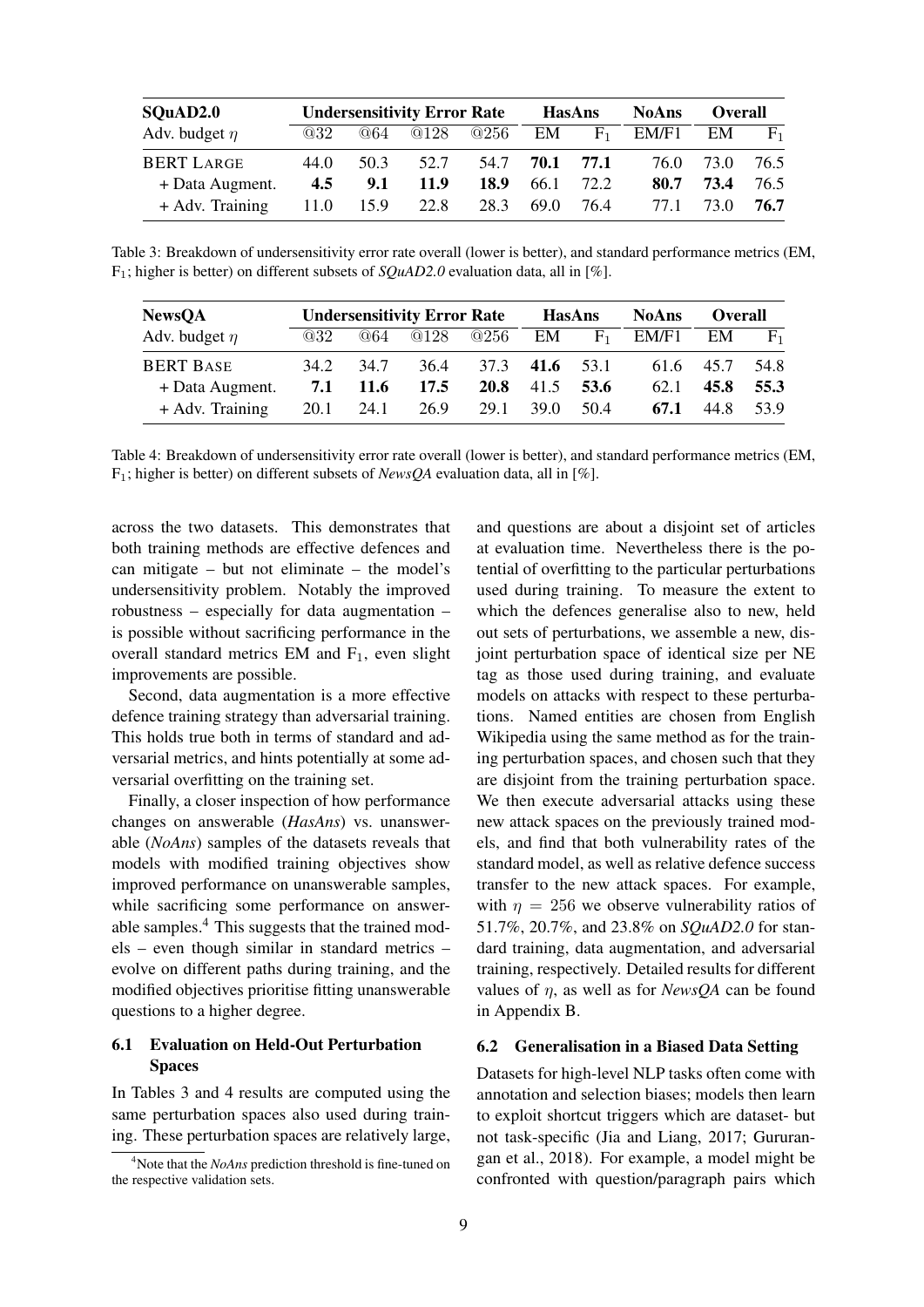|                                               | <b>Person</b> |       |                             | Date | <b>Numerical</b> |              |  |
|-----------------------------------------------|---------------|-------|-----------------------------|------|------------------|--------------|--|
|                                               | EM            | $F_1$ |                             |      | $EM$ $F_1$ $EM$  | $F_{1}$      |  |
| BERT BASE - w/ data bias<br>+ Robust Training | 55.9<br>59.1  | 66.6  | 63.1 48.9 58.2 38.7<br>58.4 | 65.6 | 48.7             | 48.0<br>58.9 |  |
| BERT BASE - w/o data bias 69.2 78.1 73.2 81.7 |               |       |                             |      | 69.6             | 80.5         |  |

Table 5: Robust training leads to improved generalisation under train/test distribution mismatch (data bias, top). Bottom: control experiment without train/test mismatch.

only ever contain one type-consistent answer span, e.g. mention one number in a text with a *How* many...? question. It is then sufficient to learn to pick out numbers from text to solve the task, irrespective of other information given in the question. Such a model might then have trouble generalising to articles that mention several numbers, as it never learned that it is necessary to take into account other relevant question information that helps determine the correct answer.

We test models in such a scenario: a model is trained on *SQuAD1.1* questions with paragraphs containing only a single type-consistent answer expression for either a person, date, or numerical answer. At test time, we present it with question/article pairs of the same respective question types, but now there are *multiple* possible typeconsistent answers in the paragraph. We obtain such data from Lewis and Fan (2019), who first described this biased data scenario. Previous experiments on this dataset were conducted without dedicated development set, so while using the same training data, we split the test set with a 40/60% split<sup>5</sup> into development and test data.<sup>6</sup> We then test both a vanilla fine-tuned BERT BASE transformer model, and a model trained to be less vulnerable to undersensitivity attacks using data augmentation. Finally, we perform a control experiment, where we join and shuffle all data points from train/dev/test (of each question type, respectively), and split the dataset into new parts of the same size as before, which now follow the same data distribution (w/o data bias setting).

Table 5 shows the results. In this biased data scenario we observe a marked improvement across metrics and answer type categories when a model is trained with unanswerable samples (robust training). This demonstrates that the negative training signal stemming from related – but unanswerable – questions counterbalances the signal from answerable questions in such a way, that the model learns to better take into account relevant information in the question, which allows it to correctly distinguish among several type-consistent answer possibilities in the text, which the standard BERT BASE model does not learn well.

#### 6.3 Evaluation on Adversarial SQuAD

We next evaluated BERT LARGE and BERT LARGE + Augmentation Training on ADDSENT and ADDONESENT, which contain adversarially composed samples (Jia and Liang, 2017). Our results, summarised in Table 9 in the Appendix, show that including altered samples during the training of BERT LARGE improves  $EM/F_1$  scores by 2.7/3.7 and 0.1/1.6 points on the two datasets, respectively.

### 6.4 Transferability of Attacks

We train a RoBERTa model (Liu et al., 2019) on *SQuAD2.0*, and conduct undersensitivity attacks  $(\rho = 6, \eta = 256)$ . For the same attack budget, error rates are considerably lower for RoBERTa  $(34.5\%)$  than for BERT  $(54.7\%)$ . When considering only samples where RoBERTa was found vulnerable, BERT also has a vulnerability rate of 90.7%. Concrete adversarial inputs x' chosen for RoBERTa transfer when evaluating BERT for 17.5% of samples (i.e. satisfy Inequality 2).

### 7 Conclusion

We have investigated a problematic behaviour of RC models – being overly stable in their predictions when given semantically altered questions. We find that model robustness to undersensitivity attacks can be drastically improved using appropriate defences, such as data augmentation and adversarial training, without sacrificing in-distribution test set performance. Future work

 $5$ Approximate, as we stratify by article.

<sup>&</sup>lt;sup>6</sup>We also include an experiment with the previous data setup used by Lewis and Fan (2019), see Appendix E.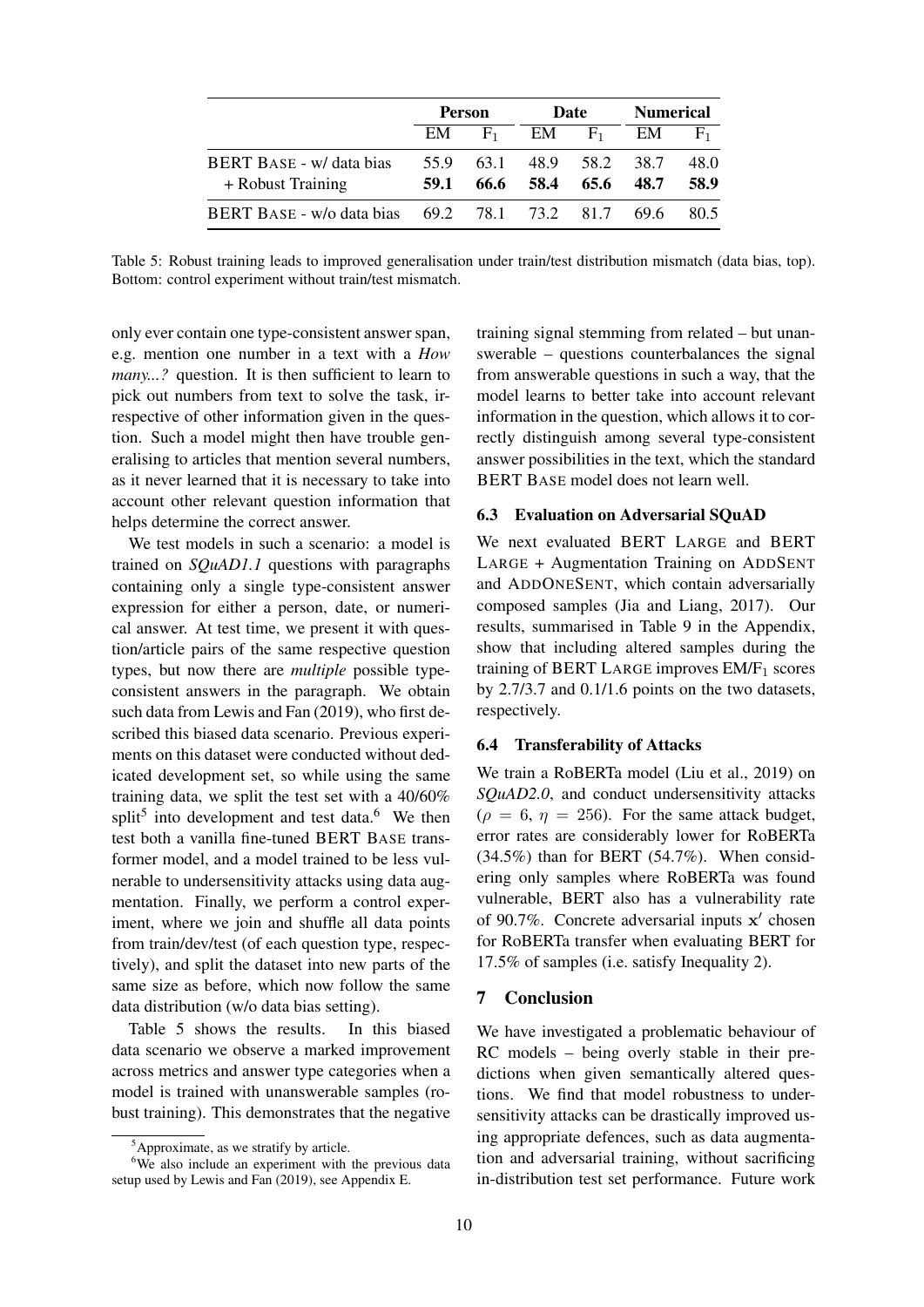should address in more detail the causes and better defences to model undersensitivity, which we believe can provide an alternative viewpoint on a model's RC capabilities.

#### Acknowledgments

This research was supported by an Engineering and Physical Sciences Research Council (EPSRC) scholarship.

### References

- Chris Alberti, Daniel Andor, Emily Pitler, Jacob Devlin, and Michael Collins. 2019. Synthetic QA corpora generation with roundtrip consistency. In *ACL (1)*, pages 6168–6173. Association for Computational Linguistics.
- Moustafa Alzantot, Yash Sharma, Ahmed Elgohary, Bo-Jhang Ho, Mani Srivastava, and Kai-Wei Chang. 2018. Generating natural language adversarial examples. In *Proceedings of the 2018 Conference on Empirical Methods in Natural Language Processing*, pages 2890–2896, Brussels, Belgium. Association for Computational Linguistics.
- Yonatan Belinkov and Yonatan Bisk. 2018. Synthetic and natural noise both break neural machine translation. In *International Conference on Learning Representations*.
- Jacob Devlin, Ming-Wei Chang, Kenton Lee, and Kristina Toutanova. 2019. BERT: Pre-training of deep bidirectional transformers for language understanding. In *Proceedings of the 2019 Conference of the North American Chapter of the Association for Computational Linguistics: Human Language Technologies, Volume 1 (Long and Short Papers)*, pages 4171–4186, Minneapolis, Minnesota. Association for Computational Linguistics.
- Javid Ebrahimi, Anyi Rao, Daniel Lowd, and Dejing Dou. 2018. HotFlip: White-box adversarial examples for text classification. In *Proceedings of the 56th Annual Meeting of the Association for Computational Linguistics (Volume 2: Short Papers)*, pages 31–36, Melbourne, Australia. Association for Computational Linguistics.
- Allyson Ettinger, Sudha Rao, Hal Daumé III, and Emily M. Bender. 2017. Towards linguistically generalizable NLP systems: A workshop and shared task. In *Proceedings of the First Workshop on Building Linguistically Generalizable NLP Systems*.
- Shi Feng, Eric Wallace, Alvin Grissom II, Mohit Iyyer, Pedro Rodriguez, and Jordan Boyd-Graber. 2018. Pathologies of neural models make interpretations difficult. In *Proceedings of the 2018 Conference on Empirical Methods in Natural Language Processing*, pages 3719–3728, Brussels, Belgium. Association for Computational Linguistics.
- Suchin Gururangan, Swabha Swayamdipta, Omer Levy, Roy Schwartz, Samuel R. Bowman, and Noah A. Smith. 2018. Annotation artifacts in natural language inference data. In *NAACL-HLT (2)*, pages 107–112. Association for Computational Linguistics.
- Hossein Hosseini, Baicen Xiao, and Radha Poovendran. 2017. Deceiving google's cloud video intelligence API built for summarizing videos. In *CVPR Workshops*, pages 1305–1309. IEEE Computer Society.
- Minghao Hu, Furu Wei, Yuxing Peng, Zhen Huang, Nan Yang, and Dongsheng Li. 2019. Read + verify: Machine reading comprehension with unanswerable questions. In *AAAI*, pages 6529–6537. AAAI Press.
- Mohit Iyyer, John Wieting, Kevin Gimpel, and Luke Zettlemoyer. 2018a. Adversarial example generation with syntactically controlled paraphrase networks. In *Proceedings of the 2018 Conference of the North American Chapter of the Association for Computational Linguistics: Human Language Technologies, Volume 1 (Long Papers)*, pages 1875–1885, New Orleans, Louisiana. Association for Computational Linguistics.
- Mohit Iyyer, John Wieting, Kevin Gimpel, and Luke Zettlemoyer. 2018b. Adversarial example generation with syntactically controlled paraphrase networks. In *NAACL-HLT*, pages 1875–1885. Association for Computational Linguistics.
- Joern-Henrik Jacobsen, Jens Behrmann, Richard Zemel, and Matthias Bethge. 2019. Excessive invariance causes adversarial vulnerability. In *International Conference on Learning Representations*.
- Robin Jia and Percy Liang. 2017. Adversarial examples for evaluating reading comprehension systems. In *Proceedings of the 2017 Conference on Empirical Methods in Natural Language Processing*, pages 2021–2031, Copenhagen, Denmark. Association for Computational Linguistics.
- Dongyeop Kang, Tushar Khot, Ashish Sabharwal, and Eduard H. Hovy. 2018. Adventure: Adversarial training for textual entailment with knowledgeguided examples. In *Proceedings of the 56th Annual Meeting of the Association for Computational Linguistics, ACL 2018, Melbourne, Australia, July 15-20, 2018, Volume 1: Long Papers*, pages 2418– 2428. Association for Computational Linguistics.
- Alexey Kurakin, Ian Goodfellow, and Samy Bengio. 2016. Adversarial examples in the physical world. *arXiv preprint arXiv:1607.02533*.
- Mike Lewis and Angela Fan. 2019. Generative question answering: Learning to answer the whole question. In *International Conference on Learning Representations*.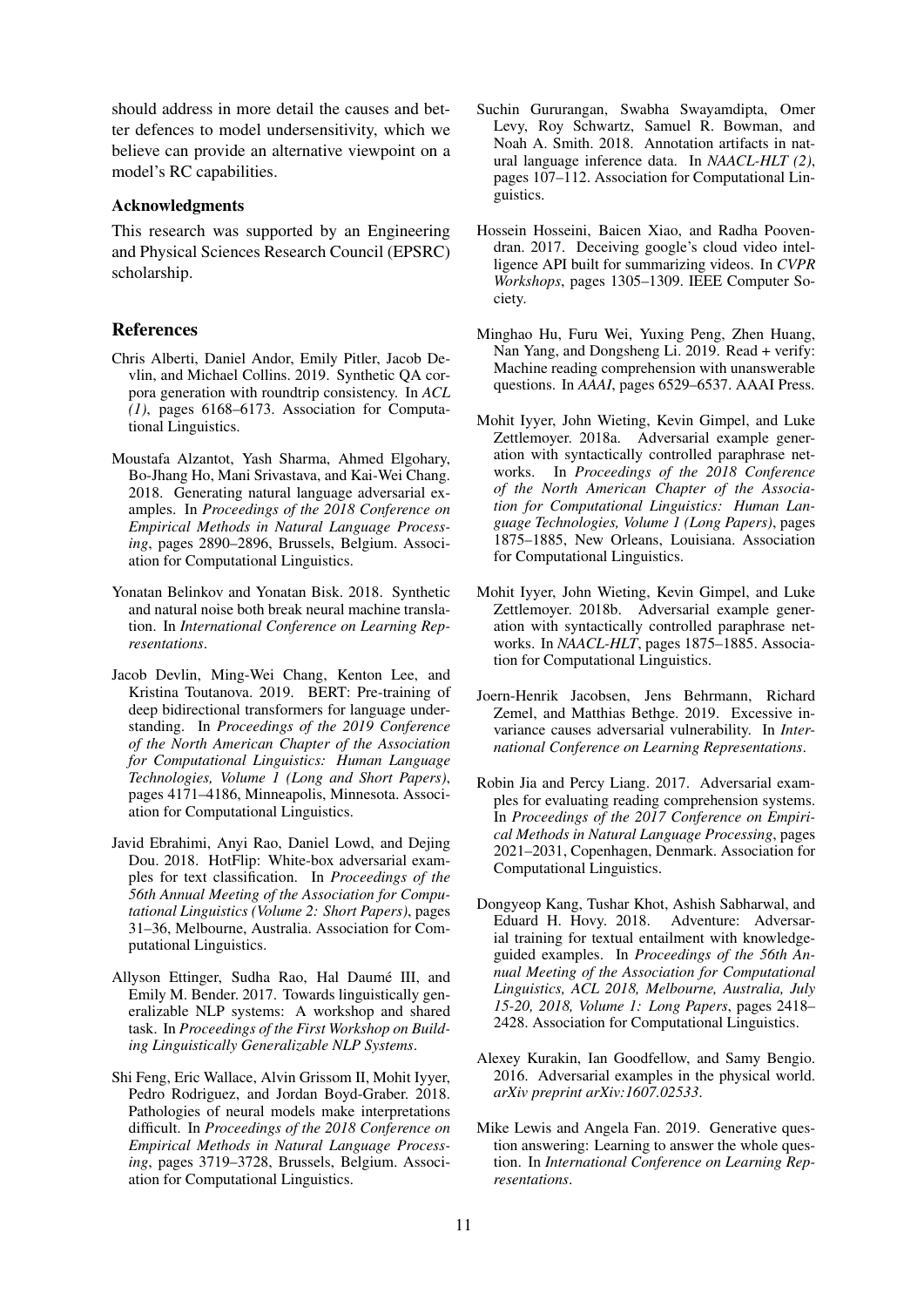- Yinhan Liu, Myle Ott, Naman Goyal, Jingfei Du, Mandar Joshi, Danqi Chen, Omer Levy, Mike Lewis, Luke Zettlemoyer, and Veselin Stoyanov. 2019. Roberta: A robustly optimized BERT pretraining approach. *CoRR*, abs/1907.11692.
- Kaiji Lu, Piotr Mardziel, Fangjing Wu, Preetam Amancharla, and Anupam Datta. 2018. Gender bias in neural natural language processing. *ArXiv*, abs/1807.11714.
- Tomas Mikolov, Ilya Sutskever, Kai Chen, Greg S Corrado, and Jeff Dean. 2013. Distributed representations of words and phrases and their compositionality. In C. J. C. Burges, L. Bottou, M. Welling, Z. Ghahramani, and K. Q. Weinberger, editors, *Advances in Neural Information Processing Systems 26*, pages 3111–3119. Curran Associates, Inc.
- Pasquale Minervini and Sebastian Riedel. 2018. Adversarially regularising neural NLI models to integrate logical background knowledge. In *CoNLL*, pages 65–74. Association for Computational Linguistics.
- Tong Niu and Mohit Bansal. 2018. Adversarial oversensitivity and over-stability strategies for dialogue models. In *Proceedings of the 22nd Conference on Computational Natural Language Learning*, pages 486–496, Brussels, Belgium. Association for Computational Linguistics.
- Pranav Rajpurkar, Robin Jia, and Percy Liang. 2018. Know what you don't know: Unanswerable questions for SQuAD. In *Proceedings of the 56th Annual Meeting of the Association for Computational Linguistics (Volume 2: Short Papers)*, pages 784– 789, Melbourne, Australia. Association for Computational Linguistics.
- Marco Tulio Ribeiro, Sameer Singh, and Carlos Guestrin. 2018a. Anchors: High-precision modelagnostic explanations. In *AAAI Conference on Artificial Intelligence (AAAI)*.
- Marco Tulio Ribeiro, Sameer Singh, and Carlos Guestrin. 2018b. Semantically equivalent adversarial rules for debugging NLP models. In *Proceedings of the 56th Annual Meeting of the Association for Computational Linguistics (Volume 1: Long Papers)*, pages 856–865. Association for Computational Linguistics.
- Min Joon Seo, Aniruddha Kembhavi, Ali Farhadi, and Hannaneh Hajishirzi. 2017. Bidirectional attention flow for machine comprehension. *ICLR*.
- Saku Sugawara, Kentaro Inui, Satoshi Sekine, and Akiko Aizawa. 2018. What makes reading comprehension questions easier? In *Proceedings of the 2018 Conference on Empirical Methods in Natural Language Processing*, pages 4208–4219, Brussels, Belgium. Association for Computational Linguistics.
- Christian Szegedy, Wojciech Zaremba, Ilya Sutskever, Joan Bruna, Dumitru Erhan, Ian Goodfellow, and Rob Fergus. 2013. Intriguing properties of neural networks. *arXiv preprint arXiv:1312.6199*.
- Alon Talmor and Jonathan Berant. 2019. MultiQA: An empirical investigation of generalization and transfer in reading comprehension. In *Proceedings of the 57th Annual Meeting of the Association for Computational Linguistics*, pages 4911–4921, Florence, Italy. Association for Computational Linguistics.
- Adam Trischler, Tong Wang, Xingdi Yuan, Justin Harris, Alessandro Sordoni, Philip Bachman, and Kaheer Suleman. 2017. NewsQA: A machine comprehension dataset. In *Proceedings of the 2nd Workshop on Representation Learning for NLP*, pages 191–200, Vancouver, Canada. Association for Computational Linguistics.
- Dimitris Tsipras, Shibani Santurkar, Logan Engstrom, Alexander Turner, and Aleksander Madry. 2019. Robustness may be at odds with accuracy. In *International Conference on Learning Representations*.
- Eric Wallace, Shi Feng, Nikhil Kandpal, Matt Gardner, and Sameer Singh. 2019. Universal adversarial triggers for NLP. *CoRR*, abs/1908.07125.
- Yicheng Wang and Mohit Bansal. 2018. Robust machine comprehension models via adversarial training. In *Proceedings of the 2018 Conference of the North American Chapter of the Association for Computational Linguistics: Human Language Technologies, Volume 2 (Short Papers)*, pages 575–581, New Orleans, Louisiana. Association for Computational Linguistics.
- Johannes Welbl, Po-Sen Huang, Robert Stanforth, Sven Gowal, Krishnamurthy (Dj) Dvijotham, Martin Szummer, and Pushmeet Kohli. 2020. Towards verified robustness under text deletion interventions. In *International Conference on Learning Representations*.
- Adams Wei Yu, David Dohan, Quoc Le, Thang Luong, Rui Zhao, and Kai Chen. 2018. Fast and accurate reading comprehension by combining self-attention and convolution. In *International Conference on Learning Representations*.
- Wei Emma Zhang, Quan Z. Sheng, and Ahoud Abdulrahmn F. Alhazmi. 2019. Generating textual adversarial examples for deep learning models: A survey. *CoRR*, abs/1901.06796.
- Jieyu Zhao, Tianlu Wang, Mark Yatskar, Vicente Ordonez, and Kai-Wei Chang. 2018. Gender bias in coreference resolution: Evaluation and debiasing methods. In *Proceedings of the 2018 Conference of the North American Chapter of the Association for Computational Linguistics: Human Language Technologies, Volume 2 (Short Papers)*, pages 15– 20, New Orleans, Louisiana. Association for Computational Linguistics.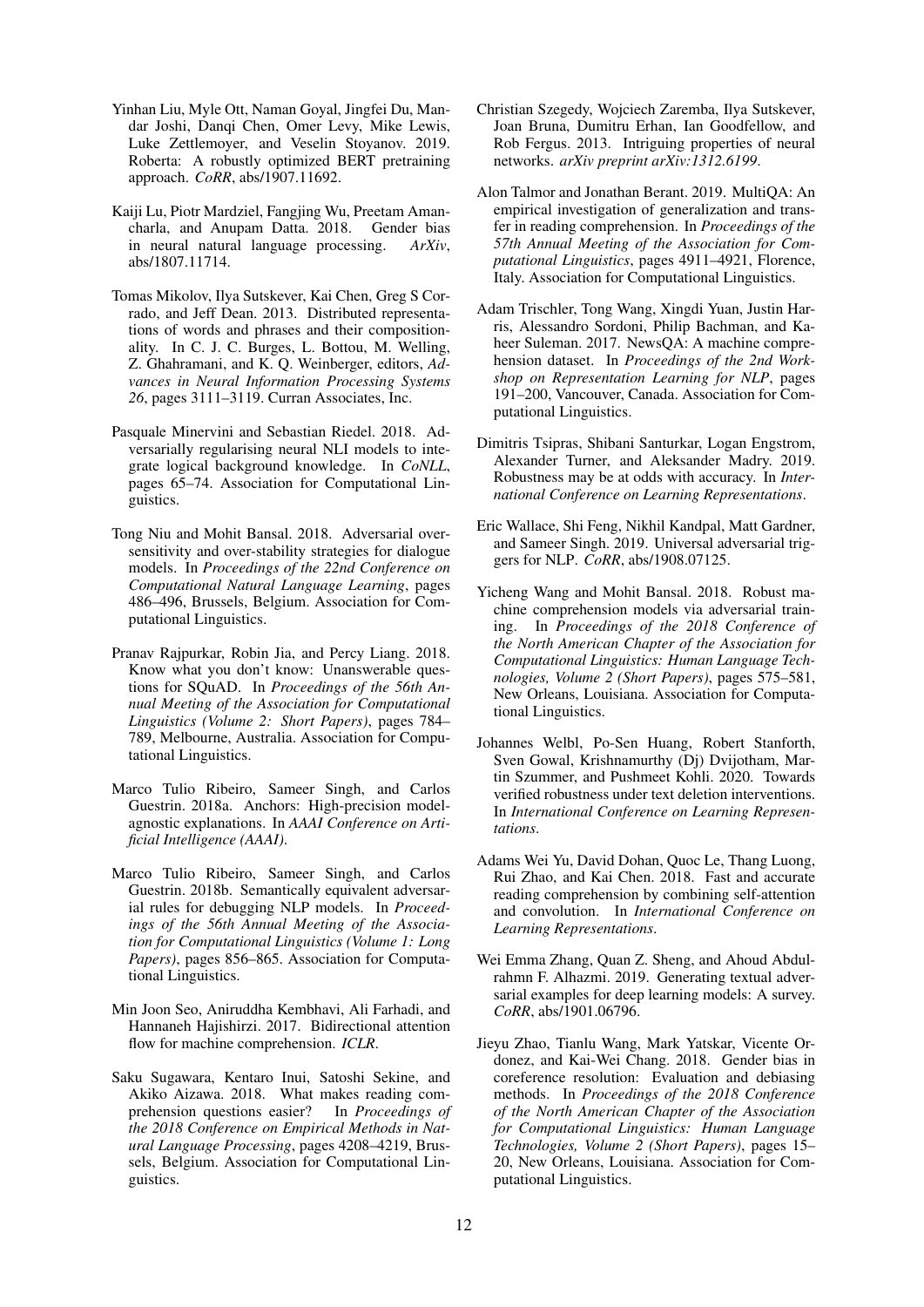Haichao Zhu, Li Dong, Furu Wei, Wenhui Wang, Bing Qin, and Ting Liu. 2019. Learning to ask unanswerable questions for machine reading comprehension. In *Proceedings of the 57th Annual Meeting of the Association for Computational Linguistics*, pages 4238–4248, Florence, Italy. Association for Computational Linguistics.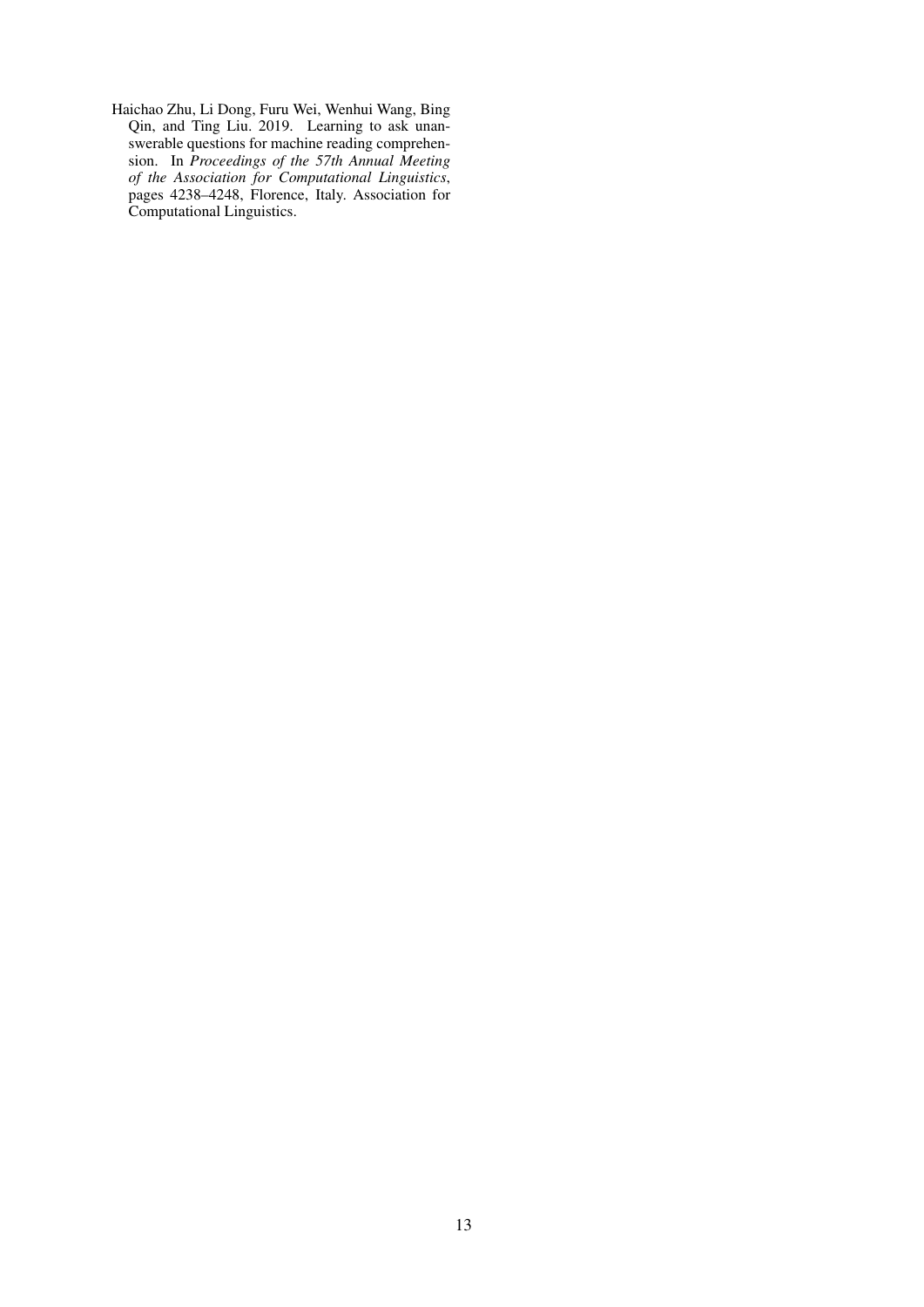| SOuAD2.0           | <b>Undersensitivity Error Rate</b> |      |      |      |  |  |  |
|--------------------|------------------------------------|------|------|------|--|--|--|
| Adv. budget $\eta$ | @32                                | @64  | @128 | @256 |  |  |  |
| <b>BERT LARGE</b>  | 40.7                               | 45.2 | 48.6 | 51.7 |  |  |  |
| + Data Augment.    | 4.8                                | 7.9  | 11.9 | 20.7 |  |  |  |
| + Adv. Training    | 9.2                                | 122  | 16.5 | 23.8 |  |  |  |

Table 6: Breakdown of undersensitivity error rate on *SQuAD2.0* with a held-out attack space (lower is better).

| <b>NewsOA</b>      | <b>Undersensitivity Error Rate</b> |      |      |      |  |  |  |
|--------------------|------------------------------------|------|------|------|--|--|--|
| Adv. budget $\eta$ | @32                                | @64  | @128 | @256 |  |  |  |
| <b>BERT BASE</b>   | 32.8                               | 33.9 | 35.0 | 36.2 |  |  |  |
| + Data Augment.    | 3.9                                | 6.5  | 11.9 | 17.5 |  |  |  |
| + Adv. Training    | 17.6                               | 20.7 | 25.4 | 28.5 |  |  |  |

Table 7: Breakdown of undersensitivity error rate on *NewsQA* with a held-out attack space (lower is better).

### A Appendix: PoS Perturbation Details.

We exclude these PoS-tags when computing perturbations: *'IN', 'DT', '.', 'VBD', 'VBZ', 'WP', 'WRB', 'WDT', 'CC', 'MD', 'TO'*.

## B Appendix: Generalisation to Held-out **Perturbations**

Vulnerability results for new, held-out perturbation spaces, disjoint from those used during training, can be found in Table 6 for *SQuAD2.0*, and in Table 7 for *NewsQA*.

# C Appendix: Adversarial Example from a Question Collection

Searching in a large collection of (mostly unrelated) natural language questions, e.g. among all questions in the *SQuAD2.0* training set, yields several cases where the prediction of the model increases, compared to the original question, see Table 8 for one example. Such cases are however rare, and we found the yield of this type of search to be very low.

## D Appendix: Attack Examples

Table 10 shows more examples of successful adversarial attacks on *SQuAD2.0*.

### E Appendix: Biased Data Setup

For completeness and direct comparability, we also include an experiment with the data setup of Lewis and Fan (2019) (not holding aside a dedicated validation set). Results can be found in Ta-



Figure 4: Vulnerability to undersensitivity attacks on *NewsQA*.

ble 11. We again observe improvements in the biased data setting. The robust model outperforms GQA (Lewis and Fan, 2019) in two of the three subtasks.

# F Appendix: Vulnerability Analysis on NewsQA

Figure 4 depicts the vulnerability of a BERT LARGE model on *NewsQA* under attacks using NE perturbations.